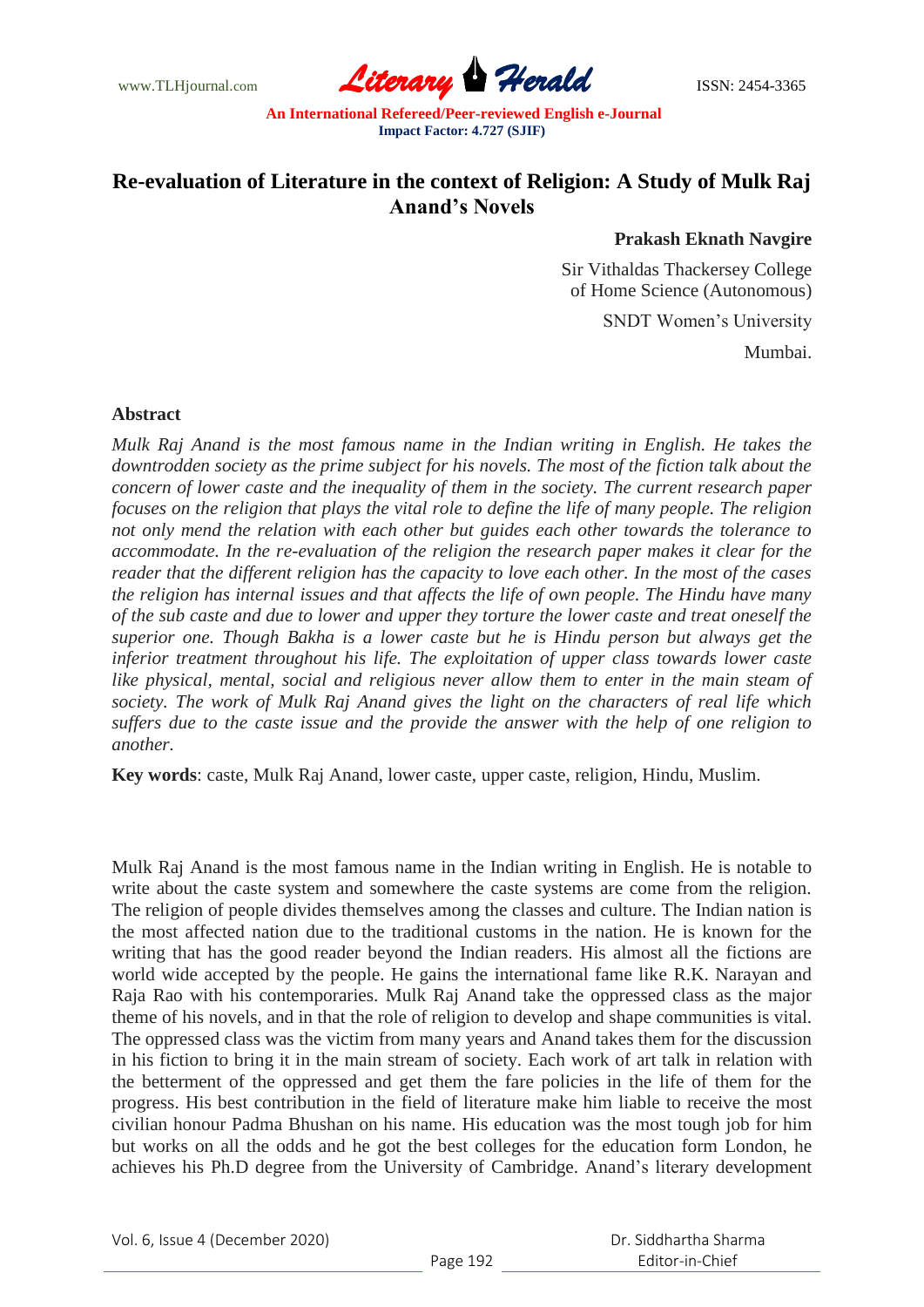www.TLHjournal.com **Literary Herald ISSN: 2454-3365** 

mostly done at the place of London among the scholars and academicians. His marriage is the most important issue of his life and he marries with the actress and later divorced her.

Mulk Raj Anand"s own family issues are responsible to drag him to write about the caste system. His most famous novel *Untouchable* (1935) creates the wave in the field of literature and presents the life of Bhaka and his suffering due to the untouchable. Bhaka presented a toilet cleaner in the fiction and his interaction with upper caste and the treatment he receives from the upper caste is presented in the fiction. The writing features make him an Indian Charles Dickens. His good friendship with E.M. Foster is very useful for his because Foster writes the introduction of his novel and gives an excellent remark on it. Anand make his mark for the freedom movement in India and abroad, he work for the India"s freedom movement at the same time for the Spain"s Civil War. Anand works as the script writer for BBC in relation with World War II. His friendship with many people like renown author Gorge Orwell make him a good writer and give him a proper direction to write the best novels.

Anand"s many of the famous novels give his good fame in the literary carrier they are *Untouchable* (1935), *Coolie* (1936), *Two Leaves and a Bud (1937), The Village* (1939), *Across the Black Waters* (1939), *The Sword and the Sickle* (1942), *The Big Heart* (1945), *The Lost Child* (1934), *The Private Life of an Indian Prince* (1953), *The Road* (1961). His many of the works are from the different array of literature like novel, short stories, poetry and essays. The many of the critics divides his work of art from the Indian soil and foreign soil when it was written. Anand even writes the novel which is based on the life hs own gives many autobiographic elements in his fiction. Anand receives the Sahitya Academi Awards in the year of 1971. In the argument of the current research paper is to re-evaluate the religion in the context of Mulk Raj Anand"s novel. The religion is the prime subject of his writing and with the help of religion Anand bridge the gap of Hindu and Muslim. Another aspect he presents through his novels is that the religion also divides and unites the nation. Religion is the strongest task force to unite the people of different class and culture"s people. When we think in relation with the nation India we can find that the religion plays the most vital role in the day todays life of each human being. The nation is so diverse in relation with culture and religion and each person need to happy with different religion so we can maintain the sovereignty of nation. This is the observation in the world that India is happy due to the tolerance of country in relation with another culture and religion. The most of the population is divided among Hindu and Muslim community and at the same time other minor religion are numerous in the country. The novel *Untouchables* is set in the backdrop of the colonial era. The most of the Indian"s are the great followers of the religion and the society was divided among the lower caste and upper caste.

Manmohan Krishna Bhatnagar"s book *The Novels of Mulk Raj Anand: A Critical Study* (2000) make it clearer for the reader about the quality of Anand about the social issue and his command to present the religion as the big source of change in the society. The book also divides the different work of Anand"s from various perspective make it present for the new reader. The caste is the basic concept that gives the idea of religion and that is well handled in the works of Anand. The re-evaluation of the religion gives the good stand for the both the religion Hindu and Muslim. This is the observation that in many of the literature the both religions are contradictory presented and many of the times there is no room for the friendship but in the relation with this fiction *Untouchable* we can see the good friendship among Hindu and Muslim. The novel Untouchable set in the village of Bulashah that is the imaginative creation of Anand. He uses this village to narrate the story of Bakha. Bakha takes birth in the lower caste family who works to clean the toilets of the upper caste society. The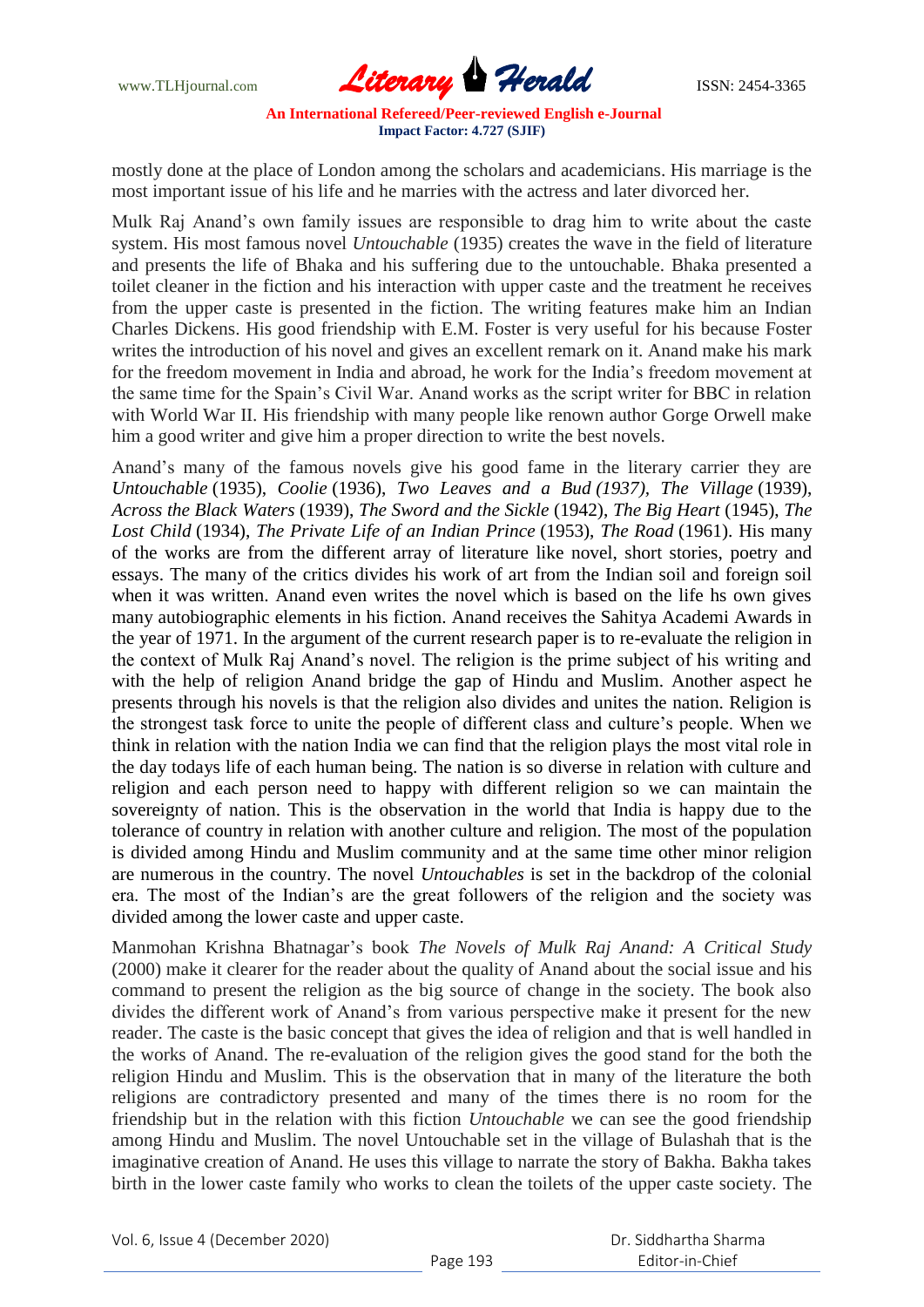www.TLHjournal.com **Literary Herald ISSN: 2454-3365** 

actual work of the Bakha"s family is to clean the village as a sweeper. In the village among the sweeper"s family Bakha"s father is the head of the community. Every day the work Bakha is to clean the latrines of the upper class, many of the time he gets the scolding form his father for the work. The upper caste never gives good treatment to Bakha in his life, though he works very well in their houses. Many of the times he observed that due to the negative feedback about him form the upper caste people his father does not treat him well in the house.

The upper caste Charat Singh agrees to give Bakha a good hockey stick if he gives the good service at his house. He wants Bakha should clean the bathroom well form his house and one day he calls him after the cleaning to collect the hockey as the gift. Bakha never gets the good treatment in his life form the upper class so becomes very happy to see the hockey as the gift. The life changing incidents happens in the life of Bakha that change his thinking for the society and he realises that his lower caste is the big victim of exploitation. He narrates the unfair treatment to lower caste in the simplest way to get the clean water. Many of the time, in the most important need the lower-class people need to wait in the queue for hours to get the water with separate line among outcaste. He even writes there is a jealousy among inter caste also. Though all of them are marginalised but do not give good treatment to each other. He observes the rude nature of Gulabo with his sister Sohini many of the places in the fiction. The upper caste treats the lower caste inferior but at the same time greedy to have sexual relation with lower caste. Pandit Kali Nath calls Sohini to the temple and sexually exploits her. The nature of the Kali is worst in this relation because a person who stays in the temple and does the crime in the temple which is most pure place of god. This indicate the worst nature of upper caste families and at the same time the innocent nature of lower class. Sohini and Bakha do not get the proper help form the people in the severe crime of Kali Nath. Lakha his father makes Bakha to work in the village and many times forces him to work in the village. In the nature of Bakha he never disappoints his father work so humbly in the village which assigned by his father. In many of the incidents it makes clear for the reader that both the communities Hindu and Muslim are pro supportive for each other. Bakha"s touch to the upper caste make him get the ample of beating form the people of the village. The traditional rule of the upper caste is when any of the lower caste goes form the road he has to make the sound of his approaching so the people leaves the road. In the beating all the upper caste people beats him but the Muslim community person comes to his rescue in this situation. This is the incidents when we can see the equality among the different religion when they realise the pain of others. It can be seen form the broad perspectives also that both the religion lower caste and Muslims are minor in the country that might attracts towards each other"s.

The exploitation of Sohini and ill treatment to Bakha brings the matter in the light that the lower caste is the most exploited community in the India. Though Sohini is exploited in the temple but later she is accused by the Kali that she pollutes him. This makes no identity and equal rights to lower caste in the society. The rude society is worst for him when he begs for the food in the village, he observes many of the time people avoids to give him food or force to do extra work for them. One day a lady from the upper caste forces him to clean the gutter where her child leaves the waste that makes his feel disgusting and leaves the place without food with empty stomach. The caste affects the last generation more than the new generation, so many of the times Lakha tries to persuade Bakha"s mind in favour of upper caste. Lakha wants his son should follow the tradition and be a good follower of the traditions. In his stories many of the time he tells a good and generous story to his son Bakha about the upper caste helpers. Lakha wants the goodness in the mind of Bakha against the upper caste. If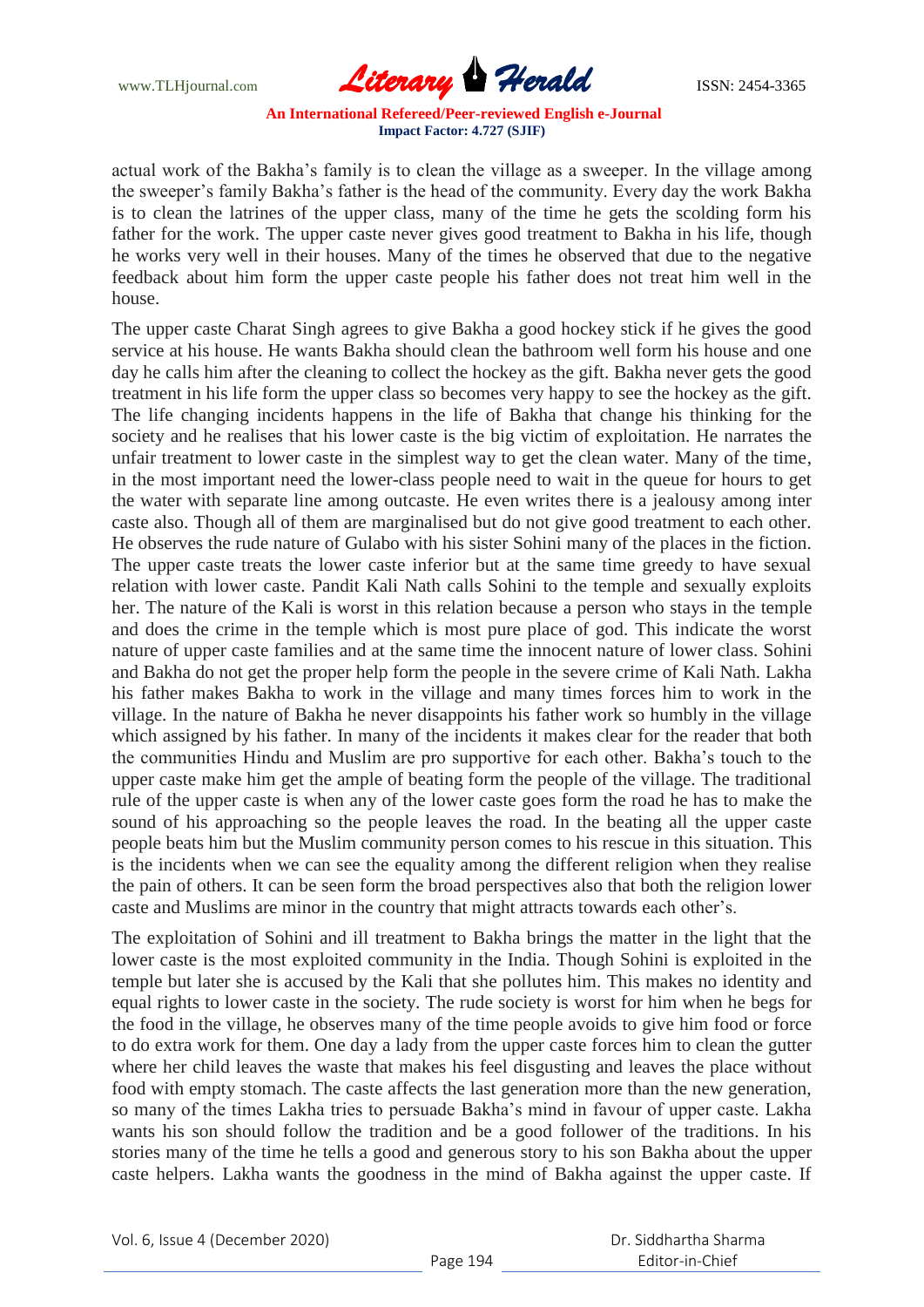www.TLHjournal.com **Literary Herald ISSN: 2454-3365** 

Bakha goes against the upper class then they will kill him might be due to that he gives this knowledge to him. The idea of eating waste food of upper caste makes him more anxious in his life. There are many thoughts make him alone in the world and sense him as the outcaste, though he knows all others are wrong and ill-treat him and his sister but he can"t take revenge as the outcaste. This makes Bakha more cripple and ignorant about himself. The attitude of Bakha changes about the caste when he gets the good treatment from Muslim person and in the other incident when the Singh gives him a respectable treatment at his home. Singh gives him his own things to touch and handle and allows him to move in the house that make Bakha very happy and somewhere see the life positively.

The lower caste is low due to the work of the people but in the reality, they are Hindus, then also one Hindu does not give good treatment to another Hindu. In the fiction the other two religions Muslim and Sikh are more incline to help the Hindus though they are lower caste. In this relation both religions are very differently portrayed by the Mulk Raj Anand, he blurs the boundaries of the upper and lower religion among the people. This is the way the religions are effectively used in the fiction to present the equality among the people. The "giving hockey' is the symbol of the of taking lower caste into the main stream of the society. The mixing of Singh"s behaviour with Bakha also suggest the mingling integrity among the two different religions. The good nature of Bakha makes him the victim of his father"s anger and one day forces him to leave the house.

In the basic nature of upper caste, it is not possible for them to see the success of lower caste, in the wining game of hockey Bakha gets a lot of disrespect and hatred from the people of upper caste. Bakha run away form the house to get the peace in his life and meet the white officer. The nature of Britisher and his wife make him force to leave the house of colonel Hutchinson. Bakha"s search for equality begins with leaving the house and he meets Mahatma Gandhi, who fights for the equal rights or equality of untouchables. Mahatma Gandhi wants to eradicate the untouchability form the nation and create the equality. The new generations flushing toilets may give relief to untouchable this thought make Bakha happy and he is so eager to share it with his father. The entry of Mahatma Gandhi in the life of untouchable is very important because before Gandhi no one even thought about the untouchable and its grievous nature that affects the life of thousand untouchables. The Hindu"s are discriminating the own people which are called lower caste due to the work nature. The caste in India are divided from the period of Aryans on the basic and skills of work. The differentiations of the caste as Brahmans, Kshatriyas, Vaishyas and Shudras are done on the basis of work nature but with the time it is misrepresented by the people and made the life troublesome for Shudras.

The lower work decides the low status of the Shudras and make them feel ashamed for themselves that was the thinking of upper caste. The thinking of the upper caste is not changed after the division of society. The upper caste creates the hypocrisy and treat the Shudras the most undesirable human being to live. The own Hindu community is felt the gluttony against another lower caste Hindu. That establishment of the thoughts are so much imbibed in the mind of the people that, it is not ready to wash away from their mind. The nature of Hindu upper caste is terrible with lower caste Hindu but in the relation with Muslim they always treat Bakha well among them. Bakha observes in the society that Hindu considers Muslim as the inferior or outcaste but the same Muslim people come to rescue him at the time of fight. He narrates the nature of Hindu person who sells betel-leaf always throws the cigarettes towards Bakha when he buys form his shop, at the same time the Muslim allows him to use his hukkah to light the cigarettes and touches him. This all makes him think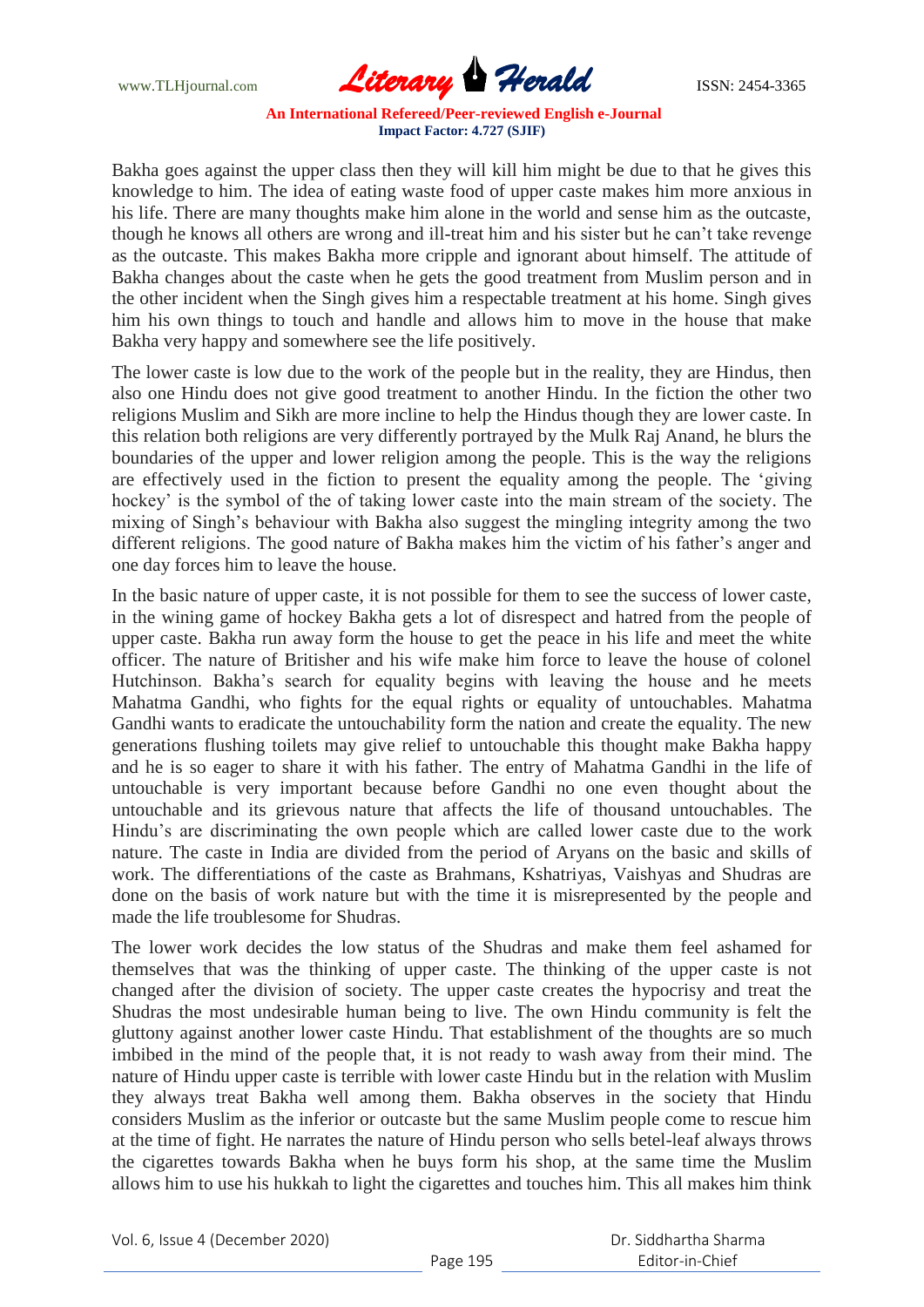

the nature of own Hindus and outcaste Muslim. This is the way Anand represents the relation of religion form his novel. In the abusive attack at Bakha he gets the proper help from Muslim Mohammedan who is the simple tonga walah in the village.

Bakha remember all the Muslim people who helps him in his life or their good nature itself is a great support for him. The outcaste treatment he never finds in the nature of any of the Muslim person like Jehangir, Naimat, Asmat, Ali Abdulah, Hssan and Hussein. Bakha also see the other people from the Muslim community who are against the agenda of Mahatma Gandhi. There are many incidents in the fiction which talk about the connectedness among the Hindu and Muslim people. This is the best message Mulk Raj Anand wants to give form his best and most celebrated novel want to give. The ability of Mulk Raj Anand is so creative and appealing to the reader that what he writes that touches to each reader of any period of time. The wiring gives the feel of liveliness to the reader. He has the narration quality to present the picture of the outcaste and the reader feel sympathy towards it.

The author Cowasjee Saros writes in book *So Many Freedom, A Study of Major Fiction of Mulk Raj Anand* (1977) that "Anand is deeply concerned with social problems and that he is continued to the eradication of the evils which infest modern society. Is this a deplorable aim of an artist? Is Untouchable a propaganda because it reveals the exploitation of the poor by the rich? Propaganda is a term given currency by the bourgeois critic and loosely used in India to caption any work where the author's intention is plain". This is the quality of the Anand that many of the critics contributes for the different aspects of his works. Mulk Raj Anand also writes in his works about the reality of his work that most of his characters are from the realistic experiences, he makes it clear in his "*preface*" that, "All these heroes, as the other men and women who had emerged in my novels and short stories were dear to me, because they were the reflections of the real people I had known during my childhood and youth. And I was only repaying the debt of gratitude lowed them for much of the inspiration they had given me to mature into manhood, when I began to interpret… they were flesh of my flesh and blood of my blood, and obsessed me in the way in which certain human beings obsess an artist"s soul. And I was doing no more than what a writer does when seeks to interpret the truth from the realities of his life". This makes the picture clear for the reader that all the novels are the representation of realistic society. And that gives the right essence of the society.

## **Works Cited: -**

Anand, Mulk Raj. "Untouchable. 1935." *Bombay: Kutub Popular, nd Print* (1986).

Anand, Mulk Raj. *Across the Black Waters*. Orient paperbacks, 2008.

Anand, Mulk Raj. *Apology for Heroism*. Popular Book Depot; Bombay, 2013.

Anand, Mulk Raj. *Coolie*. Penguin Books India, 1994.

Anand, Mulk Raj. *Letters on India*. G. Routledge & sons, Limited, 1942.

Anand, Mulk Raj. *The Hindu view of art*. Routledge, 2019.

Anand, Mulk Raj. *The sword and the sickle: a novel*. Lucas, 1986.

Anand, Mulk Raj. *The village*. Ind-Us, 1979.